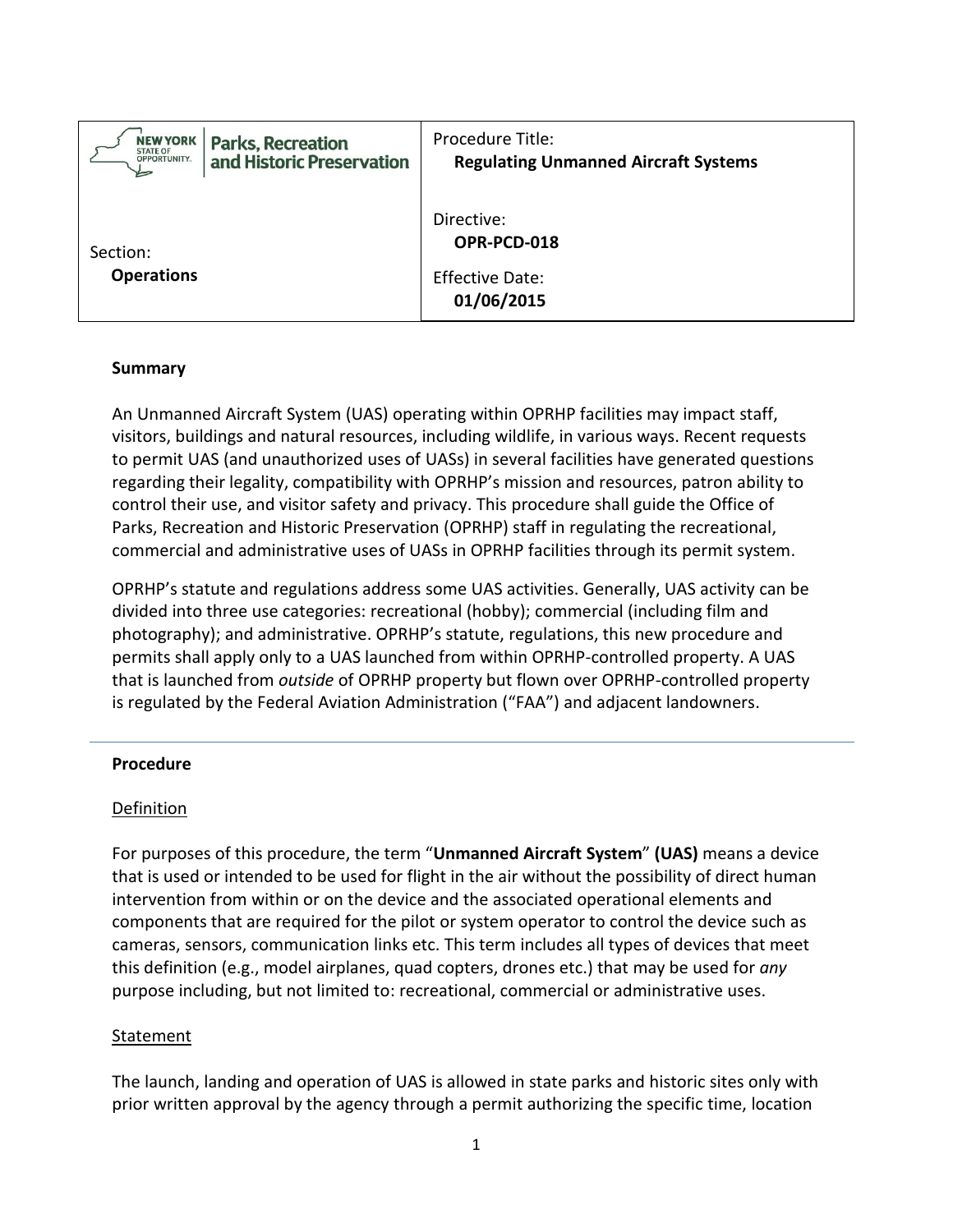and type of use. OPRHP retains sole discretion to determine whether to approve or deny requests to launch an Unmanned Aircraft System. The detailed criteria OPRHP will use in determining whether to issue a permit are provided below, and conditions are provided in the attached sample permit. Any launch or operation of a UAS that has not received prior approval from OPRHP through issuance of a written permit is prohibited. OPRHP will actively enforce this procedure and other relevant agency statutes, regulations and guidelines.

### Recreational Uses

The recreational flying of toy or model rockets or aircraft (types of UAS) is subject to 9 NYCRR Section 372.7(j) and in the Palisades Region to 9 NYCRR Section 409.1(j). Under these regulations and this procedure, the launching, landing or operation of a UAS for recreational purposes from or on lands and waters administered by OPRHP is an activity that requires an operator to apply for a special UAS permit that shall include conditions outlining the time, place and manner of use.

### Commercial Uses

The use of a UAS for commercial purposes is authorized by PRHPL Section 3.09(2) and 9 NYCRR Sections 372.7(b) and 409.1(c) where, generally, a permit is required for any commercial activity in OPRHP facilities (i.e., the selling or offering for sale, hire or lease of any merchandise, service, or other thing of value).

### Film Permit

Importantly, 9 NYCRR Sections 372.7(b) and 409.1(c) support a subcategory of commercial permit—known as the standard film permit—that OPRHP issues for activities involving filming or photography that may interfere with the public or park operations. This procedure supplements the procedure and guidelines that govern standard film permits when a UAS is also used in filming. Conditions outlined in the sample UAS permit may be incorporated into the standard film permit.

## Administrative Uses

OPRHP regulates governmental agency and not-for-profit use of UASs for administrative purposes on property under OPRHP jurisdiction through its general authority to operate and maintain its facilities (Section 3.09(2) of the Parks, Recreation and Historic Preservation Law).

## FAA Authorization or Certification Required

The FAA has standards in place for the operation of a UAS regardless of its intended use. Every UAS permit issued by OPRHP shall be conditioned on compliance with FAA requirements. The FAA has authorized recreational use of model aircraft through **Advisory Circular 91-57** and **section 336 of the FAA Reauthorization Act of 2012** (see Other Related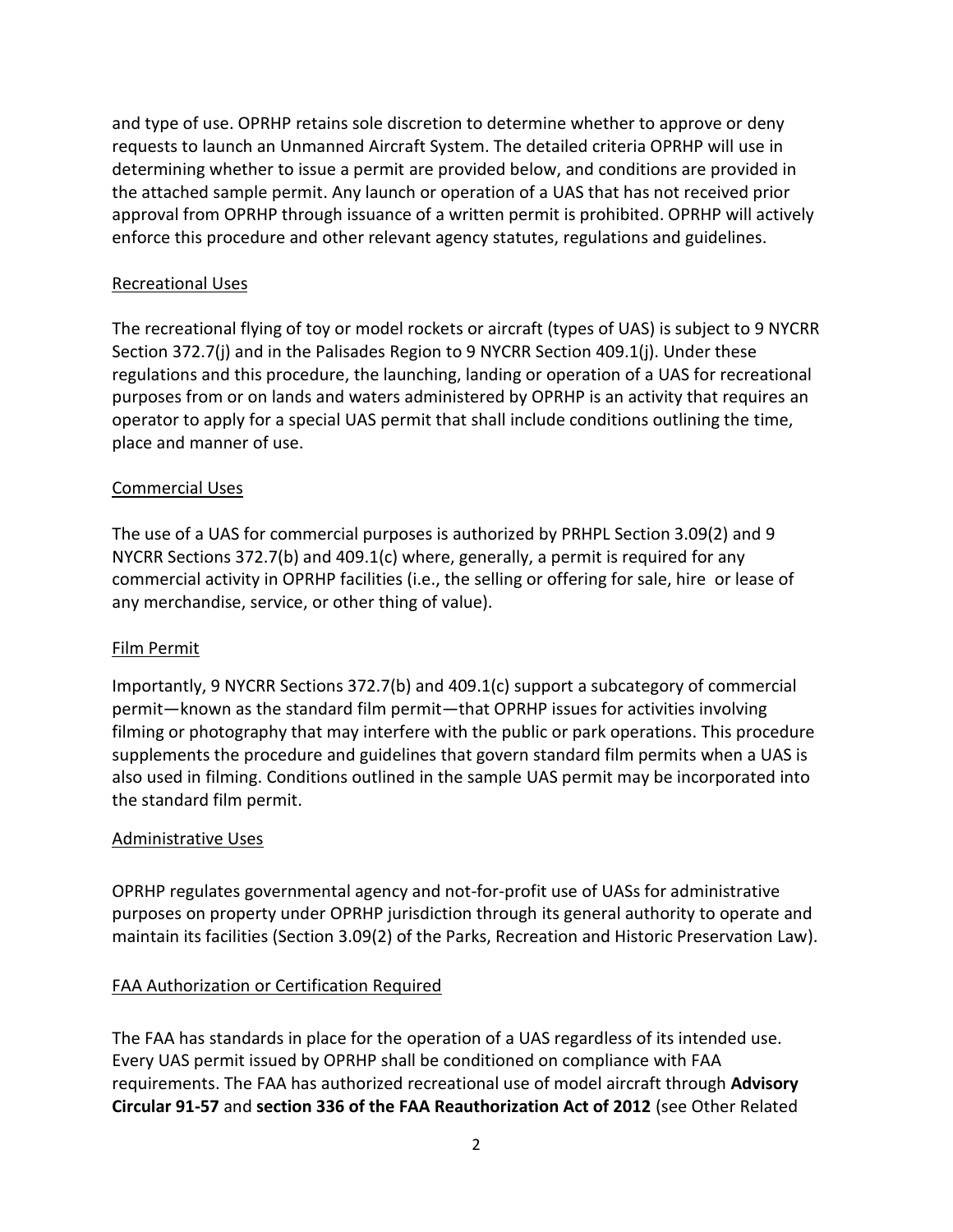Information). Although they do not require specific permission from the FAA, these recreational UAS operators must abide by the FAA requirements *in addition* to OPRHP's conditions for the UAS permit, including the requirement to provide proof of insurance coverage.

Alternatively, recreational uses of a UAS that do not comply with the FAA's description of model aircraft, as well as any commercial or administrative uses of a UAS require specific case-by-case permission from the FAA. These operators shall receive a Certificate of Operation ("COA") and/or Airworthiness Certification from the FAA before receiving a permit from OPRHP and shall operate in accordance with all applicable FAA regulations.

Some examples of types of commercial or administrative uses requiring FAA approval include, but are not limited, to

- (i) OPRHP staff operating the UAS or acting as crew for official purposes;
- (ii) Cooperators such as government agencies and universities conducting pilotless aircraft operations; or
- (iii) Commercial entities conducting operations on behalf of OPRHP (i.e. contractors hired by the agency).

# Operational Considerations

Regions that intend to issue a special permit specifically authorizing the launching, landing or operation of a UAS—in addition to requiring the operator to adhere to FAA rules, provide proof of insurance and other conditions—shall consult and coordinate with the NYS Park Police prior to issuance as some OPRHP properties have specific restrictions on the use of their airspace.

When presented with a request to launch, land or operate a UAS on lands or waters administered by OPRHP, staff shall use their professional judgment to adequately evaluate the appropriateness of the requested activities and determine whether they could result in unacceptable impacts to agency resources and values.

In determining whether to issue a UAS permit, OPHRP staff shall consider whether the proposed use could:

- involve restricted airspace;
- present a clear danger to staff and/or the public's health and safety;
- violate FAA requirements;
- potentially damage park resources;
- conflict with the purposes for which the park or historic site was established;
- unacceptably impact the atmosphere of quiet enjoyment maintained in wilderness, natural, historic or commemorative locations within the facility;
- unreasonably interfere with the interpretive, visitor service or other program activities;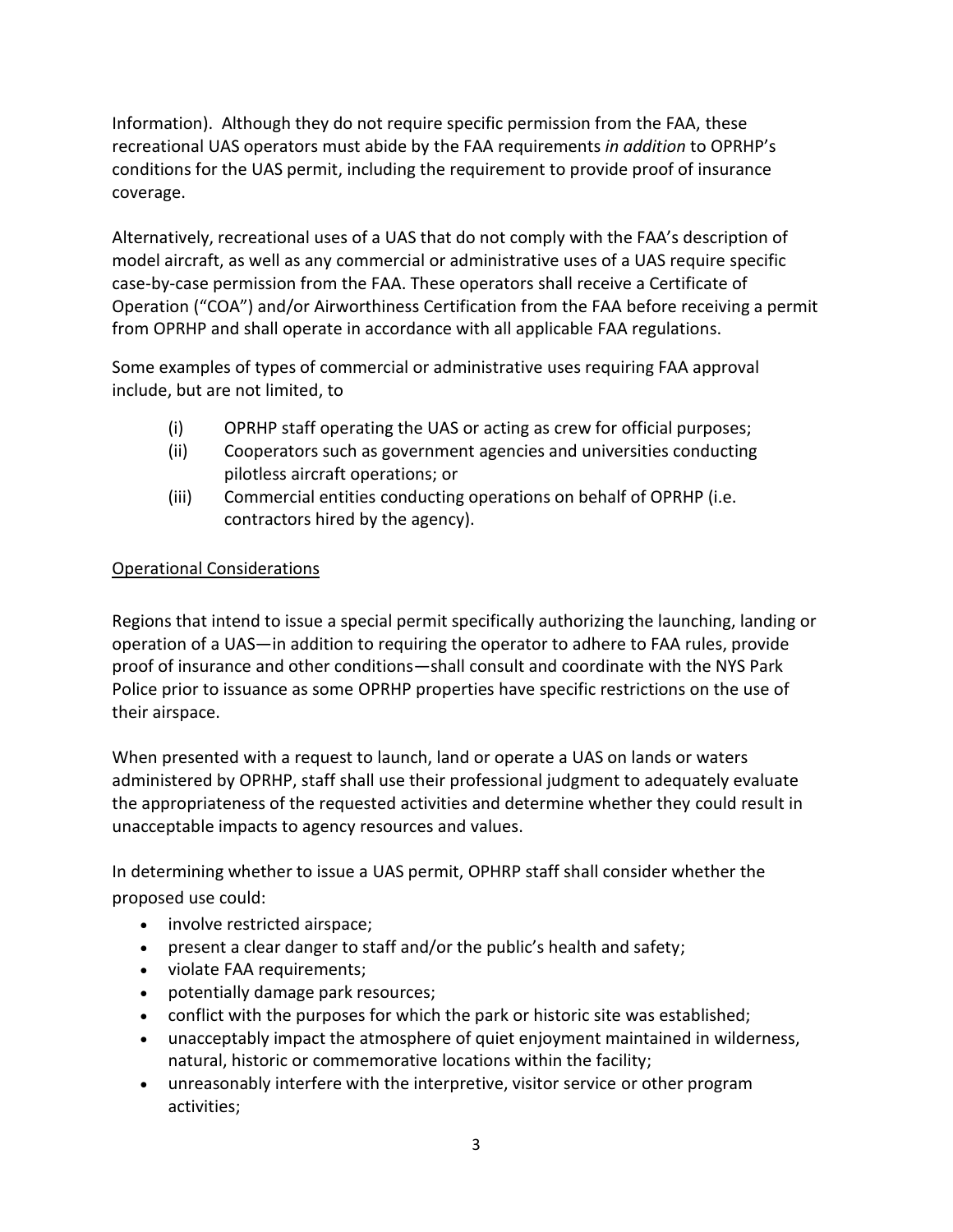- interfere with the administrative activities of OPRHP staff or the performance of their duties;
- substantially impair the operation of public facilities or the services of OPRHP concessioners or contractors;
- result in significant conflict with other existing uses;
- cause significant negative impacts to wildlife such as pursuit or harassment, disturbance of nesting or breeding activities, stress on juvenile wildlife etc.;
- create a risk of public alarm or nuisance by causing noise that would be unreasonable under the circumstances or by creating a hazardous or physically dangerous condition for members of the public; or
- violate a reasonable expectation of privacy normally associated with being in a public facility (e.g., filming that could capture identifiable faces may require the company to obtain signed "photography releases" and filming over an occupied campground or bathhouse may not be appropriate).

If the Regional Director determines the requested UAS activity is appropriate and compatible with the values and resources of a facility, he or she may approve a special permit that clearly identifies the designated area(s) for these activities within the facility, the time(s) of operation and the manner(s) of use, as well as any restrictions, terms and conditions that may be necessary to ensure safe operation and mitigate unacceptable impacts. Counsel's Office will work with regions to modify the sample UAS permit attached to this procedure.

OPRHP shall use its authority to regulate activities within our facilities to manage the operations of UAS for recreational, commercial or administrative uses, including compliance and enforcement actions by the NYS Park Police when necessary.

Questions regarding this procedure should first be directed to the Regional Director (or their designee) who will then coordinate with their respective operations deputy commissioner if necessary.

### **Forms**

Standard Film Permit and Procedure Sample Remote-Controlled Aircraft Permit (Long Island Region) Sample UAS Permit

### **Other Related Information**

9 NYCRR 370-378 Advisory Circular 91-57 Section 336 of the FAA Reauthorization Act of 2012 FAA UAS Guidance [\(http://www.faa.gov/uas/\)](http://www.faa.gov/uas/)